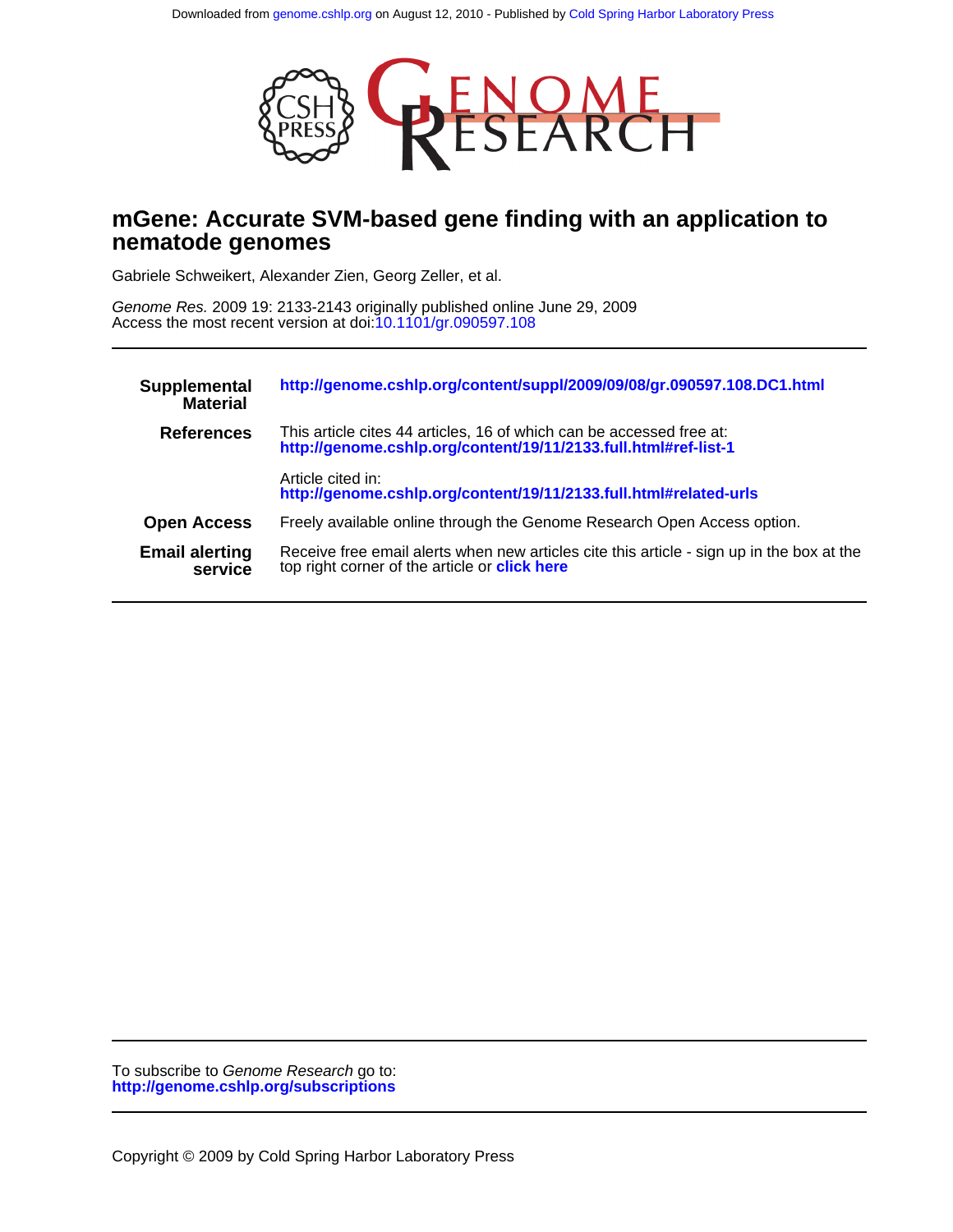# Resource

# mGene: Accurate SVM-based gene finding with an application to nematode genomes

Gabriele Schweikert,<sup>1,2,3</sup> Alexander Zien,<sup>1,4,5</sup> Georg Zeller,<sup>1,3,5</sup> Jonas Behr,<sup>1</sup> Christoph Dieterich,<sup>3,6</sup> Cheng Soon Ong,<sup>1,2,7</sup> Petra Philips,<sup>1</sup> Fabio De Bona,<sup>1</sup> Lisa Hartmann,<sup>1</sup> Anja Bohlen,<sup>1</sup> Nina Krüger,<sup>1</sup> Sören Sonnenburg,<sup>4,1</sup> and Gunnar Rätsch<sup>1,8</sup>

 $^1$ Friedrich Miescher Laboratory, Max Planck Society, Tübingen 72076, Germany;  $^2$ Max Planck Institute for Biological Cybernetics, Tübingen 72076, Germany; <sup>3</sup>Max Planck Institute for Developmental Biology, Tübingen 72076, Germany; <sup>4</sup>Fraunhofer Institute FIRST.IDA, Berlin 12489, Germany

We present a highly accurate gene-prediction system for eukaryotic genomes, called mGene. It combines in an unprecedented manner the flexibility of generalized hidden Markov models (gHMMs) with the predictive power of modern machine learning methods, such as Support Vector Machines (SVMs). Its excellent performance was proved in an objective competition based on the genome of the nematode Caenorhabditis elegans. Considering the average of sensitivity and specificity, the developmental version of mGene exhibited the best prediction performance on nucleotide, exon, and transcript level for ab initio and multiple-genome gene-prediction tasks. The fully developed version shows superior performance in 10 out of 12 evaluation criteria compared with the other participating gene finders, including Fgenesh++ and Augustus. An in-depth analysis of mGene's genome-wide predictions revealed that  $\approx$ 2200 predicted genes were not contained in the current genome annotation. Testing a subset of 57 of these genes by RT-PCR and sequencing, we confirmed expression for 24 (42%) of them. mGene missed 300 annotated genes, out of which 205 were unconfirmed. RT-PCR testing of 24 of these genes resulted in a success rate of merely 8%. These findings suggest that even the gene catalog of a well-studied organism such as C. elegans can be substantially improved by mGene's predictions. We also provide gene predictions for the four nematodes C. briggsae, C. brenneri, C. japonica, and C. remanei. Comparing the resulting proteomes among these organisms and to the known protein universe, we identified many species-specific gene inventions. In a quality assessment of several available annotations for these genomes, we find that mGene's predictions are most accurate.

[Supplemental material is available online at http://www.genome.org. mGene is available as source code under Gnu Public License from the project website http://mgene.org and as a Galaxy-based webserver at http://mgene.org/web. Moreover, the gene predictions have been included in the WormBase annotation available at http://wormbase.org and the project website.]

A decade ago, an 8-yr-long collaborative effort resulted in the first completely sequenced genome of a multicellular organism, the nematode Caenorhabditis elegans (The C. elegans Sequencing Consortium 1998). Today, next-generation technologies have rendered genome sequencing an almost routine process, allowing individual scientists to obtain the sequences of their favorite organisms. The task of annotating new genomes may therefore move partly into the domain of individual researchers or laboratories. Consequently, labor-intense procedures like manual annotation by experts, albeit presumably most precise, are not always affordable, and highly automated computational methods are called upon to fill the gap.

Recently, computational gene finding has experienced a major breakthrough by adopting discriminative machine learning

<sup>5</sup>These authors contributed equally to this work.

# Present addresses: <sup>6</sup>Max Delbrück Center for Molecular Medicine, Berlin 13125, Germany; <sup>7</sup>Department of Computer Science, ETH,<br>Zürich 8092, Switzerland.<br><sup>8</sup>Corrocnonding author Corresponding author.

E-mail Gunnar.Raetsch@tuebingen.mpg.de.; fax: 49-7071-601-801. Article published online before print. Article and publication date are at http:// www.genome.org/cgi/doi/10.1101/gr.090597.108. Freely available online through the Genome Research Open Access option.

techniques (Brent 2008). In contrast to generative gene-finding methods, which jointly model the DNA sequence itself together with its segmentation into gene structures, discriminative techniques only attempt to find the most accurate gene segmentation for a given DNA sequence.<sup>9</sup> On sequence-labeling tasks in natural language processing, as well as genome annotation, discriminative strategies have been shown to outperform generative hidden Markov models (HMMs) (Tsochantaridis et al. 2004; DeCaprio et al. 2007). As one of the first groups to reap this benefit for gene finding, we developed mSplicer, which accurately predicts the exon–intron structure given the unspliced mRNA (Rätsch and Sonnenburg 2007; Rätsch et al. 2007). In this work we present mGene, which is a complete discriminative gene finder conceptually similar to mSplicer. Its strength has been demonstrated in a fair and independent competition for nematode genome annotation (nGASP) (Coghlan et al. 2008), where it exhibited an excellent performance compared with 47 submitted predictions from

<sup>&</sup>lt;sup>9</sup>More generally, generative methods model the joint probability  $Pr(Y, X)$  of hidden states Y and observations X, whereas discriminative techniques directly model the conditional probability Pr(Y/X) of hidden states given observations (Ng and Jordan 2002).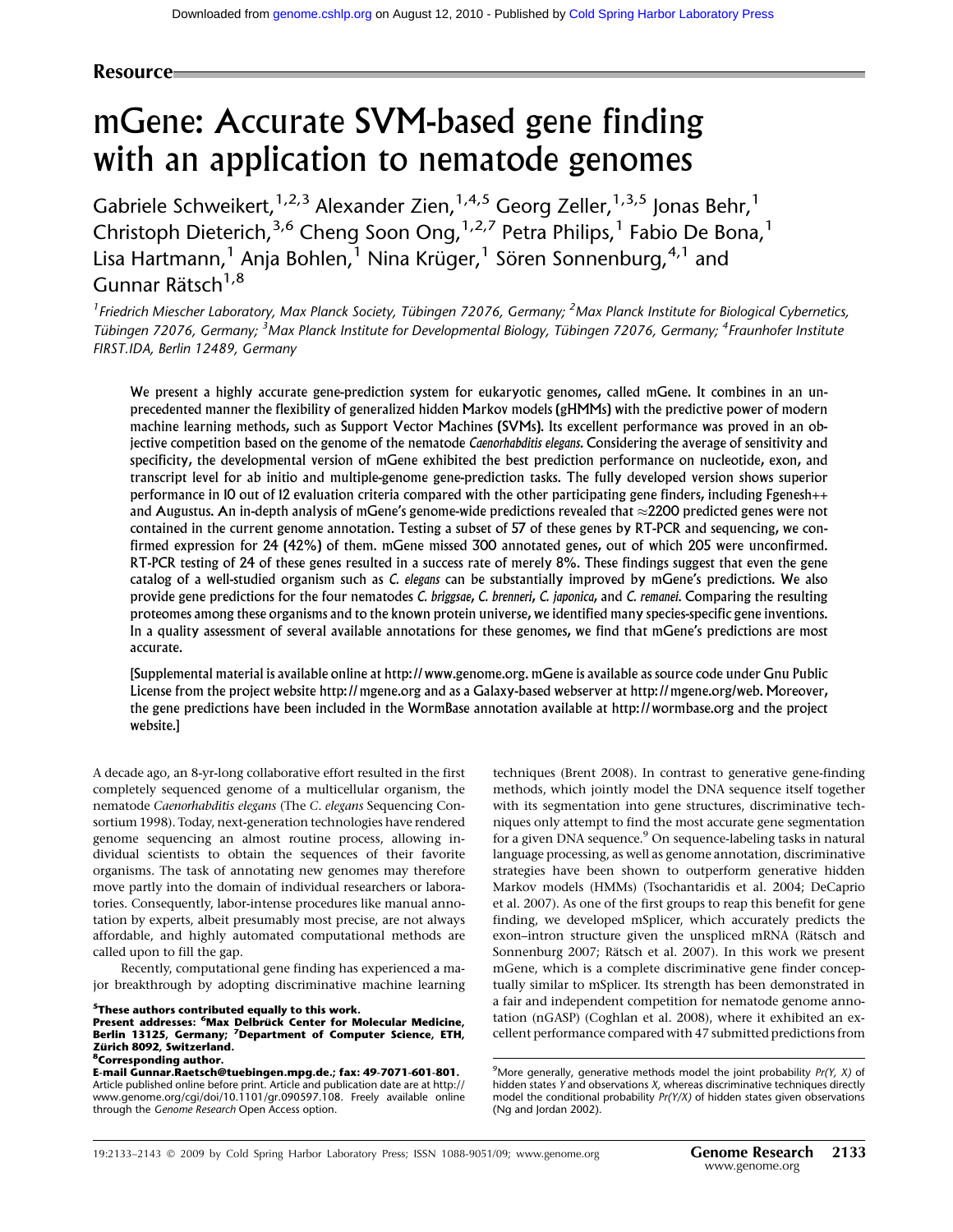17 research groups, including Fgenesh (Salamov and Solovyev 2000), Augustus (Stanke et al. 2006), Craig (Bernal et al. 2007), and N-Scan (Gross and Brent 2006). mGene's superior ab initio performance on nucleotide, exon, and transcript levels can be attributed to a combination of design choices, most importantly: (1) its comprehensive, biologically accurate gene model, (2) the utilization of very precise submodels to recognize genic features (sites and regions), and (3) the integration of the resulting feature scores by means of discriminative methods:

- (1) The basis of most gene finders is to recognize splice sites, translation initiation sites (TIS), and translation termination sites (Stop). mGene surpasses other gene finders in that it explicitly models a more comprehensive list of signal sites. First, mGene includes transcription start and stop sites, and can thus predict untranslated regions (UTRs). Besides constituting valuable biological information in themselves, correctly predicted UTRs are also expected to improve the overall accuracy for protein-coding genes (Brown et al. 2005). For the same reasons, we also incorporated polyadenylation (poly(A) sites, which are known to be rather strong signals at the end of genes) (Liu et al. 2003). As an additional extension, 5' UTRs and 3' UTRs are allowed to be spliced in our model. Optionally, mGene's model also represents trans-splicing and operons, which are especially relevant to nematodes (Graber et al. 2007).
- (2) It is essential for gene finders to detect functional DNA sequence features, such as transcription start sites (TSS) or splice sites, with the highest possible precision. In earlier work we have shown that support vector machines (SVMs) (cf. Schölkopf and Smola 2002) with certain higher-order DNA sequence kernels yield the most accurate translation start, transcription start, and splice-site recognition (Zien et al. 2000; Sonnenburg et al. 2006, 2007b; Ben-Hur et al. 2008). We devised such signal detectors for all modeled signals. Further, content detectors are used to distinguish different types of segments (e.g., exon or intron) by their typical composition of substrings. Again, high accuracy is achieved by training SVM models utilizing high-order dependencies of nucleotides on large training data sets. To be able to use these SVMs in mGene, we have decoupled the feature recognition tasks from the gene structure prediction problem and treated them as independent binary classification tasks. This allows us to take advantage of millions of available training examples to improve the recognition accuracy (Sonnenburg et al. 2007a,b).
- (3) The detector scores computed by SVMs are combined to form a globally plausible gene structure. Here, we use hidden semi-Markov SVMs (HSM–SVMs) (Rätsch and Sonnenburg 2007), a discriminative learning technique to predict structured outputs (see also Tsochantaridis et al. 2005). In contrast to generative models like HMMs, discriminative approaches do not model the complex processes that generated the DNA sequence, and thereby avoid many potential modeling mistakes. Like generalized HMMs (gHMMs) (Stormo and Haussler 1994), HSM–SVMs have semi-Markovian properties, which allow mGene to utilize the length distributions of the different segment types.

From a technical perspective, mGene is closely related to recently proposed discriminative gene-finding systems such as Craig (Bernal et al. 2007), Conrad (DeCaprio et al. 2007), and Contrast (Gross et al. 2007). How these approaches conceptually compare with mGene will be examined in the Discussion section.

# Results

#### Performance evaluation on nGASP data

One of the major difficulties in research on new computational methods in general is to assess their accuracy in comparison to previously published ones with as little bias as possible. This is particularly true for gene finders, since even the very definition of a gene is still under discussion (Gerstein et al. 2007). Even subtle differences in evaluation routines may result in substantial differences in the outcome of a comparison. Finally, standardized data sets for training and evaluation are often lacking. Controlled genome annotation assessment projects (Reese et al. 2000; Guigó et al. 2006; Coghlan et al. 2008) are therefore greatly welcome occasions for objective evaluations and comparisons of contemporary state-of-the-art methods. Moreover, the results and protocols of such competitions are often used as a reference in comparisons of improved or newly proposed systems with previous submissions (e.g., Bernal et al. 2007; Gross et al. 2007).

With mGene, we participated in the nematode genome annotation assessment project (nGASP) (Coghlan et al. 2008). The organizers created strictly controlled conditions, precisely specifying any data that was allowed to be used (details are available from the competition website and in the Supplemental information). The performance metrics used were similar to those used in the EGASP competition (Guigó et al. 2006): Sensitivity and specificity were determined on the level of nucleotides, exons, transcripts, and genes, while considering coding regions only. In the nGASP competition a set of highly confirmed genes was used for sensitivity assessment, while specificity was determined on a broader set.

Four categories were distinguished within the competition (Coghlan et al. 2008):

Category 1—ab initio predictions, allowing only the genomic sequence as input;

Category 2—predictions that utilize conservation information from multiple nematode genome alignments;

Category 3—predictions that make use of alignments of proteins, ESTs, and cDNA sequences to the genome; and

Category 4—combiners, which benefit from all available information including predictions submitted for categories 1–3.

We participated in categories 1–3 with developmental versions of mGene, which we call mGene.init (dev), mGene.multi (dev), and mGene.seq (dev), respectively. Since the nGASP competition, we have continued to refine mGene and have used it to obtain predictions according to the rules in categories 1 and 3 (denoted by mGene.init and mGene.seq). The results of the nGASP comparison together with the performances of the improved system are summarized in Table 1. Shown are the top performing methods only, which makes differences in prediction accuracy appear small. However, when all participating methods are compared, performance margins can reach 20 percentage points on the gene level (e.g., when comparing mGene.init [dev] to SNAP) (Korf 2004).

The results in Coghlan et al. (2008) show mGene.init (dev) to be more specific than all competing methods (including Fgenesh, Augustus, and Craig) in category 1 (ab initio) on all four levels (see also Fig. 1; Supplemental Fig. SI). The second most specific gene finder was Craig, which had significantly lower sensitivity than mGene. Fgenesh and Augustus achieved higher sensitivity, albeit at the cost of lower specificity. With respect to the average of sensitivity and specificity, mGene.init (dev) was the best among all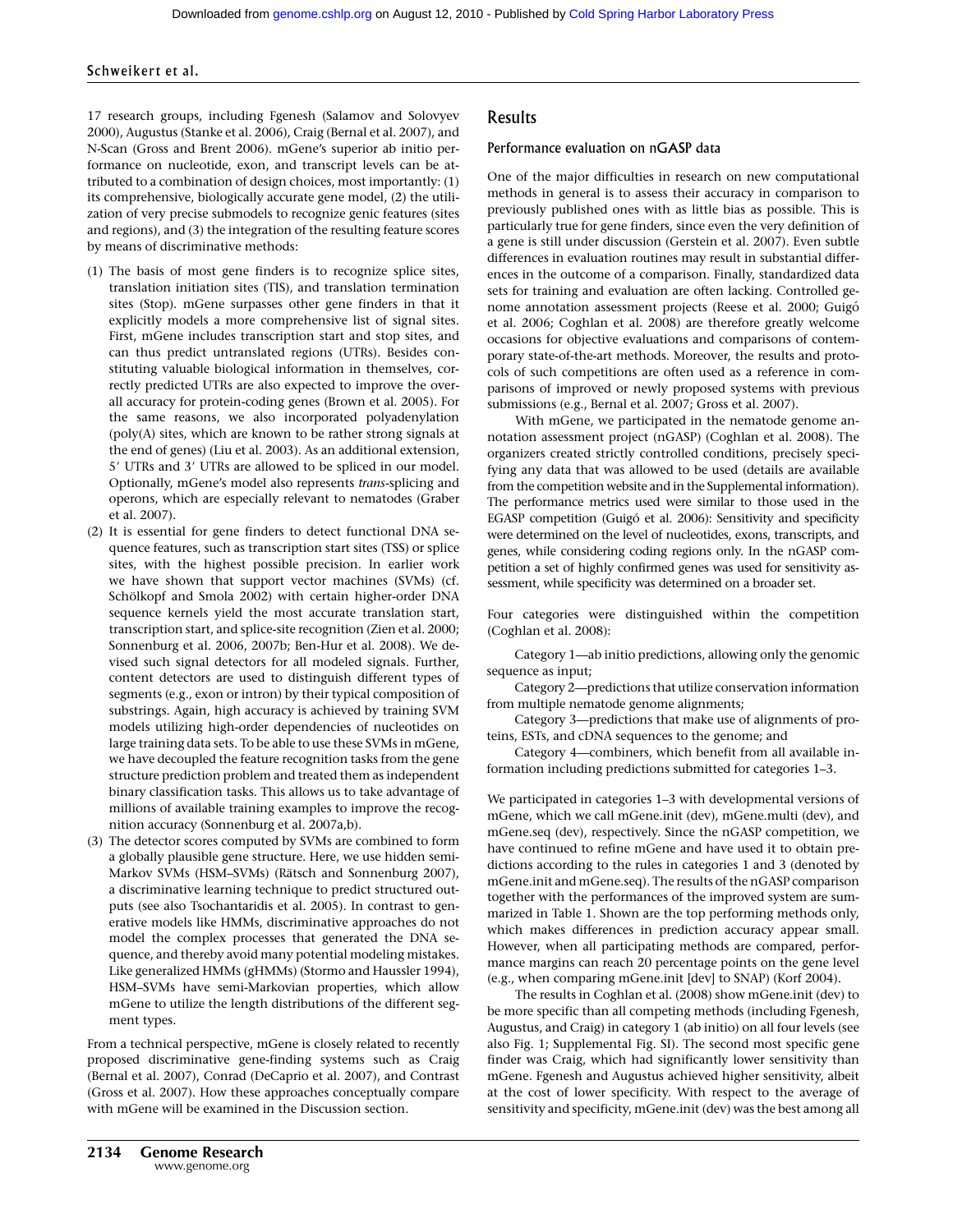|      |                   | <b>Nucleotide</b> |       | Exon              |       |       | <b>Transcript</b> |       |       | Gene              |       |       |                   |
|------|-------------------|-------------------|-------|-------------------|-------|-------|-------------------|-------|-------|-------------------|-------|-------|-------------------|
| Cat. | Method            | Sn                | Sp    | $\frac{Sn+Sp}{2}$ | Sn    | Sp    | $\frac{Sn+Sp}{2}$ | Sn    | Sp    | $\frac{Sn+Sp}{2}$ | Sn    | Sp    | $\frac{Sn+Sp}{2}$ |
|      | mGene.init        | 96.78             | 90.87 | 93.83             | 85.11 | 80.17 | 82.64             | 49.59 | 42.25 | 45.92             | 60.73 | 42.25 | 51.49             |
|      | mGene.init (dev)  | 96.85             | 91.59 | 94.22             | 84.17 | 78.63 | 81.40             | 44.30 | 38.69 | 41.50             | 54.25 | 40.13 | 47.19             |
|      | Craig             | 95.54             | 90.92 | 93.23             | 80.17 | 78.15 | 79.16             | 35.70 | 35.44 | 35.57             | 43.72 | 35.44 | 39.58             |
|      | Eugene            | 93.96             | 89.47 | 91.72             | 80.28 | 73.00 | 76.64             | 49.09 | 28.19 | 38.64             | 60.12 | 28.19 | 44.16             |
|      | Fgenesh           | 98.20             | 87.11 | 92.65             | 86.37 | 73.55 | 79.96             | 47.11 | 34.11 | $40.61*$          | 57.69 | 34.11 | 45.90             |
|      | Augustus          | 97.01             | 89.01 | 93.01             | 86.12 | 72.55 | 79.34             | 52.89 | 28.64 | 40.77*            | 64.37 | 34.47 | 49.42             |
| 2    | mGene.multi (dev) | 97.70             | 90.91 | 94.31             | 85.81 | 78.30 | 82.06             | 51.24 | 40.87 | 46.05             | 62.68 | 43.83 | 53.25             |
| 2    | N-Scan            | 97.39             | 88.07 | 92.73             | 83.51 | 70.83 | 77.17             | 39.17 | 27.69 | 33.43             | 48.07 | 28.39 | 38.23             |
| 2    | Eugene            | 96.23             | 86.48 | 91.36             | 82.75 | 72.82 | 77.79             | 50.25 | 30.19 | 40.22             | 61.66 | 31.36 | 46.51             |
| 3    | mGene.seq         | 98.83             | 90.09 | 94.46             | 92.21 | 83.45 | 87.83             | 65.45 | 52.49 | 58.97             | 80.16 | 52.44 | 66.30             |
| 3    | mGene.seq (dev)   | 98.71             | 91.88 | 95.30             | 90.99 | 80.61 | 85.80             | 58.68 | 45.93 | 52.30             | 71.66 | 47.80 | 59.73             |
| 3    | Gramene           | 98.20             | 95.42 | 96.81             | 88.45 | 71.76 | 80.11             | 44.96 | 19.13 | 32.04             | 52.63 | 28.60 | 40.62             |
| 3    | $F$ genesh $++$   | 97.57             | 89.70 | 93.64             | 90.43 | 80.93 | 85.68             | 65.62 | 52.91 | 59.27             | 78.54 | 52.07 | $65.30*$          |
| 3    | Augustus          | 98.96             | 90.52 | 94.74             | 92.45 | 80.20 | 86.33             | 69.09 | 46.45 | 57.77             | 80.97 | 49.95 | $65.46*$          |

Table 1. Comparison of top performing gene finding systems that participated in the nGASP challenge (Coghlan et al. 2008)

Shown are sensitivity (Sn), specificity (Sp), and their average (each in percent) on nucleotide, exon, transcript, and gene level in categories 1–3 (if several submissions were made for one method, we chose the version with the best gene level average of sensitivity and specificity). The predictions of mGene.init and mGene.seq were generated after the deadline but according to the rules of the nGASP challenge. The result of the best performing method within a category and according to each of the evaluation levels is set in boldface. For reference we also provide the results of the evaluation by the nGASP team (Coghlan et al. 2008) in Supplemental Table SI. The numbers slightly deviate on the transcript and gene level due to minor differences in the evaluation criteria. These differences, however, do not change the ranking except in two cases, where the performances are very close together (relevant results are marked with an asterisk).

category 1 submissions on all levels except for the gene level, where it was second to Augustus.

The fully developed version mGene.init now makes predictions that are more accurate than any competing submission to nGASP in category 1. Figure 1, A–D, illustrates the improvements in sensitivity and specificity of mGene.init compared with the best submissions in category 1. Note that these improvements correspond to substantial reductions of the error rate (defined as  $1-\frac{Sn+Sp}{2}$ ) relative to the second best methods (in parentheses) on each level, namely, 8.9% for nucleotides (Craig), 13.4% for exons (Fgenesh), 8.7% for transcripts (Augustus), and 4.1% for genes (Augustus).

In category 2, mGene.multi (dev) outperformed all competing methods including N-Scan and Eugene (Foissac and Schiex 2005) for all evaluation criteria. It is noteworthy that despite the use of additional information, Eugene and N-Scan were not able to achieve the performance of the best ab initio gene finders. Only mGene.multi (dev) managed to improve slightly over the best methods in category 1. One reason for this unexpected finding may be suboptimal evolutionary distances between C. elegans and the aligned genomes (C. briggsae and C. remanei). Importantly, this reflects the need for accurate ab initio gene finders for genomes lacking deep alignments to other genomes.

For predictions submitted in category 3, the development version mGene.seq (dev) only utilized EST and cDNA alignments, but not the provided protein sequences. Nevertheless, among the seven competitors in this category, only Augustus and Fgenesh were able to achieve higher accuracy (defined as average of sensitivity and specificity) than mGene.seq (dev). The current prediction system, called mGene.seq, exploits EST, cDNA, and protein sequence alignments to improve gene predictions, which are now most accurate according to the evaluation on exon and gene level—only second to Fgenesh on the transcript level.

In addition to the global evaluation of predicted gene structures, it is also interesting to compare prediction systems with respect to individual sequence signals, like transcription/translation start/stop sites, as well as splice sites. We performed such comparisons on the ab initio systems as an indirect assessment of the underlying sequence features. Figure 1, E–J, shows the improvement of mGene's gene predictions relative to the top nGASP submissions: We achieved significantly higher accuracy on all signals except for the cleavage site, where Augustus predictions were found to be more accurate. A detailed evaluation of the signal predictions can be found in Supplemental Section A.2.

# Genome-wide predictions for C. elegans and discovery of novel genes

After the evaluation of the competition, the nGASP consortium was provided with genome-wide predictions by the most accurate gene finders, namely mGene.seq, Augustus, Fgenesh++, and subsequently also used the combining system Jigsaw (Allen et al. 2006) as a reconciliation method (Coghlan et al. 2008). The mGene predictions are available on the project website and are displayed in the WormBase genome browser. Additionally, we provide the predictions of individual signal sites for two popular genome browsers (WormBase and UCSC), which may help human curators to annotate genes in the future.

In Table 2 we present a short summary of the main differences between the C. elegans annotation WS180 and the gene predictions by the methods under consideration (more details can be found in Supplemental Table S4). The basic characteristics (mean number of exons per gene, median lengths of exons, introns, and open reading frames [ORFs]) between the catalogs are fairly similar, with Jigsaw being the closest to the annotation and Fgenesh++ the most different. We observe that Fgenesh++ predicts about 9% more genes, but about 10% fewer exons per gene and 8% shorter ORFs than mGene.seq or other gene finders. One possible explanation is that Fgenesh++ splits sequences of exons more often into separate genes than other gene finders. An alternative plausible explanation is that most additionally predicted genes have very few exons (cf. Supplemental Section B). Additionally, we observe that the gene-finding systems detect between 970 ( Jigsaw) and 2988 (Fgenesh++) new genes, i.e., genes not present in WS180, while missing between 217 (Fgenesh++) and 822 ( Jigsaw) annotated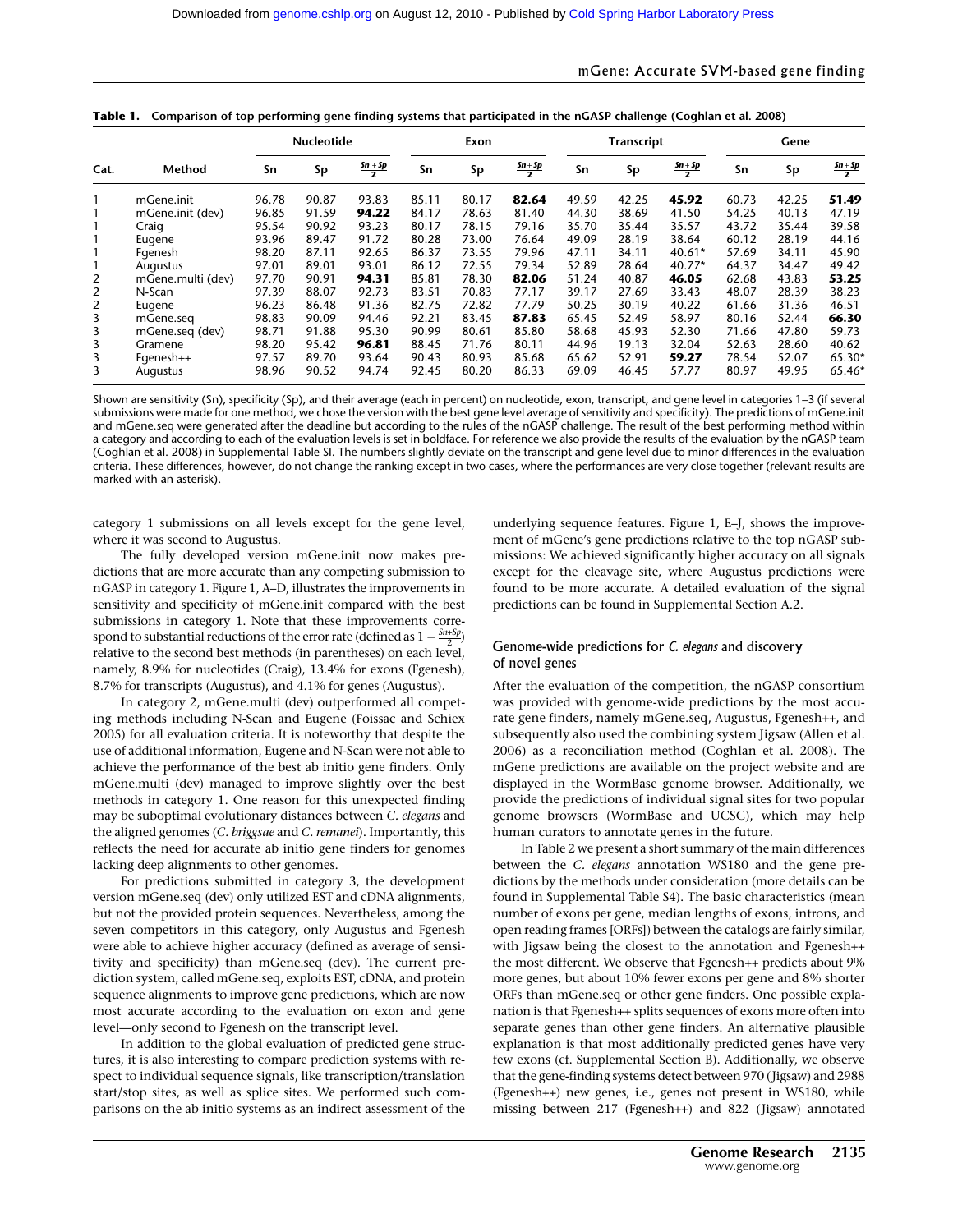

Figure 1. Improvement of mGene.init ab initio predictions on several evaluation levels: (A) nucleotide, (B) exon, (C) transcript, and (D) gene (each restricted to coding regions), as well as on selected signals: (E) acceptor splice sites, (F) donor splice sites, (G) TIS, (H) translation termination sites, (I) transcription start sites (TSS) ( $\pm$ 20 nt), and (J) cleavage sites ( $\pm$ 20 nt). mGene.init's predictions are compared with the predictions of the best submissions in category 1: Craig, Eugene, Fgenesh, and Augustus. Shown are differences of percent values for sensitivity (Sn; blue), specificity (Sp; green), and their average (red). Note that Craig and Fgenesh are not able to predict UTRs. We therefore used the predicted translation start and stop as an estimate of gene start and stop (relevant results are marked with an asterisk).

genes. This is consistent with the low sensitivity and high specificity of Jigsaw, and vice versa for Fgenesh++. A majority of the new genes predicted by the combiner Jigsaw were also found by the other three gene-finding systems (82%). mGene missed the fewest confirmed genes, namely only 0.7% of all confirmed genes. Of its

predicted genes, 809 are neither present in the annotation nor found by any other gene finder. As we show below, there is good reason to believe that many of them are genuine.

In total, 11,393 transcripts from the WS180 annotation (i.e., 48%) completely agreed with a transcript predicted by mGene. The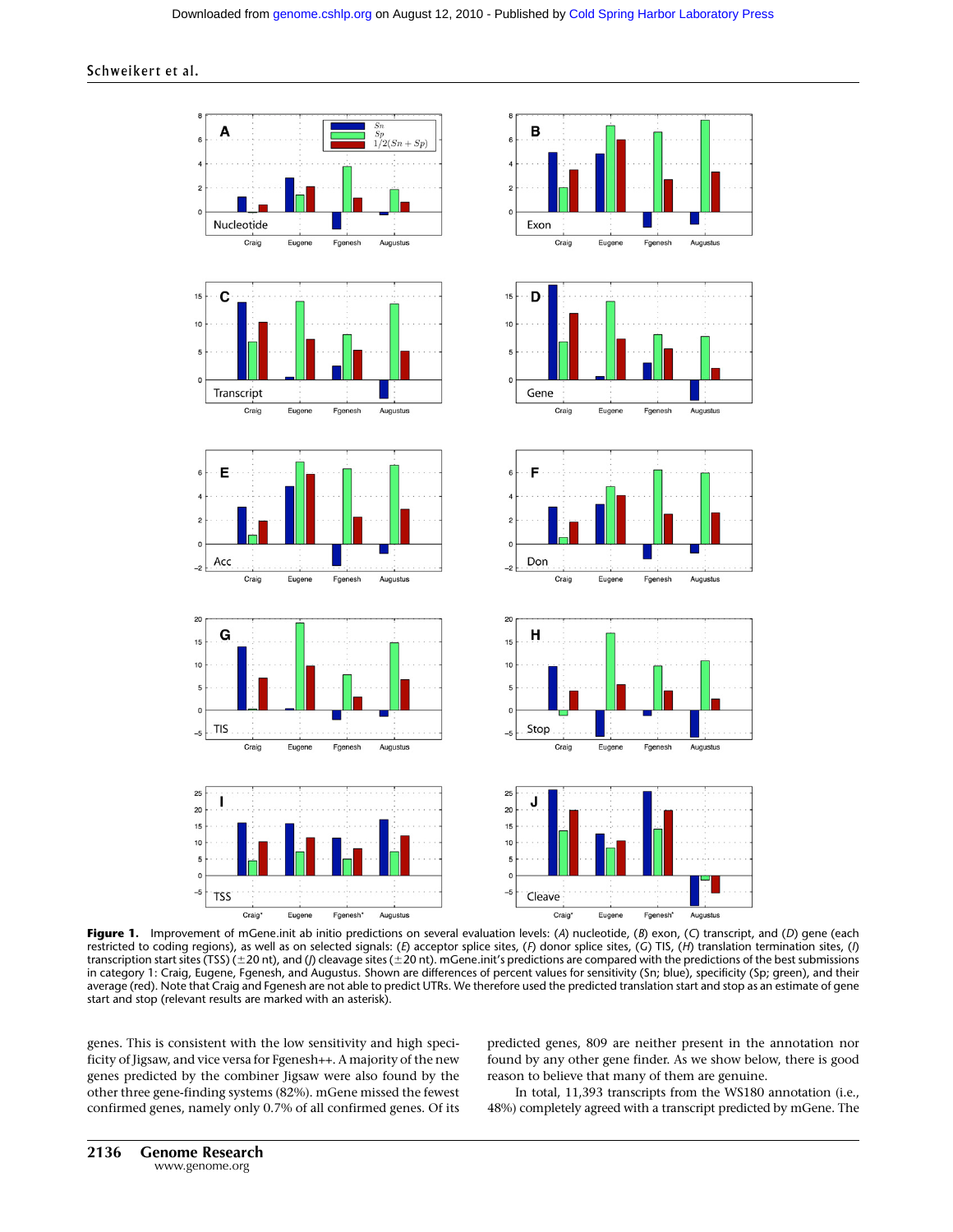| <b>Table 2.</b> Comparison of the predictions of mGene.seq, Fgenesh++, Augustus, and Jigsaw |  |
|---------------------------------------------------------------------------------------------|--|
| to the C. elegans genome annotation WS180                                                   |  |

|              |                 | Median length<br>[bp] |      | New genes |            | Missed<br>genes |        |     |       |
|--------------|-----------------|-----------------------|------|-----------|------------|-----------------|--------|-----|-------|
| Method       | No. of<br>genes | Exons/gene<br>(mean)  | Exon | Intron    | <b>ORF</b> | All             | Unique | All | Conf. |
| mGene.seg    | 21,489          | 6.3                   | 146  | 65        | 990        | 2197            | 809    | 297 | 31    |
| Fgenesh++    | 23,368          | 5.7                   | 146  | 71        | 939        | 2988            | 974    | 217 | 54    |
| Augustus     | 21,525          | 6.1                   | 146  | 64        | 945        | 1729            | 345    | 704 | 72    |
| ligsaw       | 20,423          | 6.1                   | 148  | 64        | 996        | 970             | 8      | 822 | 78    |
| <b>WS180</b> | 20,133          | 6.5                   | 147  | 63        | 996        | $\Omega$        | 0      | 0   | 0     |

The first five columns exhibit relatively small differences with respect to basic gene characteristics. Interestingly, all gene finders predict many genes which are new, i.e., that show no overlap with a coding sequence from WS180; additionally, many new genes are unique to the given gene finder, i.e., they do not overlap with any other prediction. We further report the number of missed genes, i.e., annotated coding sequences that have no predicted counterpart, and among those, the fully EST/cDNA confirmed ones.

proportion of confirmed annotated transcripts that were correctly predicted is significantly higher (5343/8126, 66%), corresponding well to the reported transcript level sensitivity on the nGASP test regions. Annotated transcripts from completely unconfirmed genes agreed to a considerable lesser extent with mGene's predictions (1209/4657, 26%). mGene predicted 2197 novel genes that are not part of the WS180 annotation. We could associate 621 (28.3%) of these with InterPro domains. Among those, the seven transmembrane chemoreceptors (103 genes) constitute the largest addition (see Supplemental Section B.2 for further information). Out of the 297 genes in WS180 missed by mGene, we could only associate 27 (9.1%) with InterPro domains. Intriguingly, 1855 novel genes show significant protein sequence similarity to mGene gene predictions in other Caenorhabditis species (see next section).

We then wished to know the fraction of the newly predicted and missed unconfirmed genes for which experimental evidence of gene expression could be found. We conducted a set of validation experiments based on RT-PCR and sequencing of mRNA fragments of selected genes. Following the approach by Siepel et al. (2007), we considered 57 spliced novel genes that were predicted by mGene.seq that do not overlap with an annotated proteincoding gene in WS180. In a second experiment, we selected 24 spliced, unconfirmed protein-coding genes annotated in WS180 that did not overlap with an mGene.seq prediction. If a sequenced fragment could be mapped unambiguously to the genomic region of the corresponding gene, we considered the expression of the gene as experimentally validated. A summary of the experimental validation is given in Table 3. We can observe that a significantly larger fraction of novel genes can be validated as compared with unconfirmed genes missed by mGene.seq and also to previous validation studies in human (Guigó et al. 2006). In summary, both experimental and in silico analyses indicate that a large fraction of newly predicted genes are expressed or even functional, demonstrating that even the gene catalog of a well-studied organism like C. elegans can be substantially improved with mGene predictions.

#### Genome-wide predictions for other nematode genomes

We used the trained system mGene.seq to annotate four other Caenorhabditis genomes that have recently been sequenced (www.genome.wustl.edu; R Wilson, pers. comm.): C. briggsae (assembly cb3), C. brenneri (assembly 4.0), C. remanei (assembly 15.0.1), and C. japonica (assembly 3.0.2) (Stein et al. 2003; Sternberg et al. 2003). The characteristics of the predicted gene

catalogs show large differences, as detailed in Supplemental Table S5. To assess the quality of the predictions, we aligned EST sequences from the four nematodes, obtained from the NCBI Nucleotide database, against their respective genomes using BLAT (Kent 2002). We examined the agreement of the predictions of the four gene-finding methods mGene.seq, Fgenesh, Augustus, and Jigsaw with internal exons of the aligned EST sequences. While this approach may not be unbiased (in category 3 the same type of information is actually used to generate predictions), there does not appear to be an alternative in the absence of an independent high-quality annotation. The results of the comparison are given in Figure 2B. We observe that mGene.seq maintains a relatively

high exon level accuracy of 93%–97% for all organisms, except for C. briggsae (87%), for which the exon level accuracy is consistently lower across all gene-finding systems. We find that mGene outperforms all other gene-finding systems for all organisms, assuring that the model trained using data from C. elegans is general enough to yield accurate predictions on related genomes. We also observe that for organisms for which initially no or few EST sequences have been available (for instance C. japonica), mGene can still yield strong performance (cf. Supplemental Table S7).

We carried out a comparative analysis with Multiparanoid (Alexeyenko et al. 2006) on the newly predicted proteomes of C. briggsae (22,542 predictions), C. brenneri (41,129), C. remanei (31,503), and C. japonica (20,121). This analysis served two purposes: first, to determine gene homology relations, and second, to estimate the number of species-specific gene creations. We could identify orthology relations for a proportion of 63%–84% of a species' gene set, with C. brenneri being at the bottom and C. elegans at the top of the list (see Fig. 2; Supplemental Table S8). Substantial sequence similarity ( $\geq$ 50 bits) was found for a proportion of 82%–94% of the predicted protein sets, with C. japonica ranking lowest. These numbers demonstrate that the vast majority of predicted proteins have a phylogenetic counterpart in at least one other species. The genome of C. japonica, which is most distant from any of the other genomes (Kiontke and Sudhaus 2006), shows the greatest proportion of potentially species-specific genes  $(\geq 18\%)$ . We followed up on the potential function of speciesspecific genes by comparing them to the known protein universe as defined by the Uniref90 database (Wu et al. 2006) and the recently sequenced satellite nematode, Pristionchus pacificus (Dieterich et al. 2008). Out of the species-specific gene predictions for C. remanei, C. japonica, and C. brenneri, only a very small fraction matched to entries in the Uniref90 database (cf. Supplemental

Table 3. Experimental analysis of the difference between the C. elegans annotation WS180 and mGene.seq predictions

|                      | No. of | No.    | No.       | Frac.         |
|----------------------|--------|--------|-----------|---------------|
|                      | genes  | tested | confirmed | confirmed     |
| New genes            | 2197   | 57     | 24        | $\approx$ 42% |
| Missed unconf. genes | 205    | 24     |           | $\approx 8\%$ |

Shown are the number of new genes and unconfirmed genes missed by mGene.seq relative to WS180, the number of genes considered in validation experiments, and the number and fraction of such genes that were verified to have mRNA expression.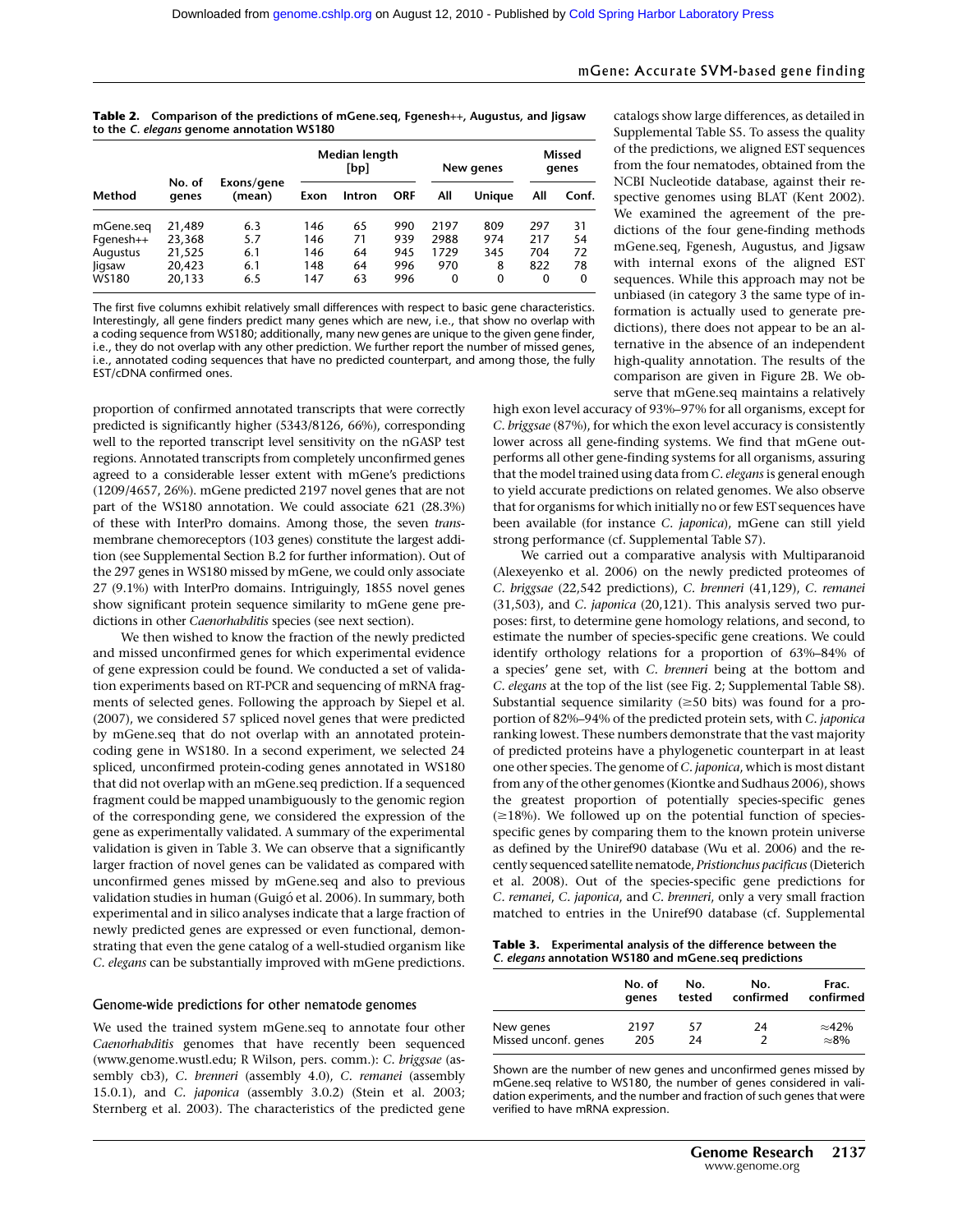

Figure 2. Comparison of the gene sets predicted by mGene.seq for different nematodes. (A) Number of protein-coding genes predicted for each organism and the fraction of genes with one-to-one orthologs, other orthologs with weak, and with no significant protein sequence similarity. (B) Agreement of internal exons inferred from aligned EST sequences with exons predicted by mGene.seq, Fgenesh++, Augustus, and Jigsaw. We counted a predicted exon as correct if both boundaries were correct, and as a false prediction if it overlapped a region covered by an EST alignment but did not exactly match an EST-confirmed exon. Shown is the average of sensitivity and specificity. (C) Number of orthologous groups (9885) shared among all five nematodes, as well as the number of additional orthologous groups shared across subtrees of more closely related species, which are defined by the corresponding ancestral node.

Section C.2). Nevertheless, there are some remarkable exceptions. For instance, we found 90 C. remanei gene predictions that show substantial similarity to bacterial genes from the genus Acinetobacter (soil bacteria) (Gerischer 2008). These predictions contain introns, which argues against bacterial sequence contamination. Among the species-specific gene predictions for C. elegans, there are 341 (31.2%) novel genes. Furthermore, among all novel gene predictions, only 51 match to the Uniref90 database. Hence, the novel genes are highly enriched in the set of unknown genes, which suggests that they are genuinely novel (although we cannot exclude that some of these are false-positive predictions). Generally, we observe no similarity to P. pacificus gene predictions, which is in agreement with the phylogenetic position of P. pacificus as an outgroup. This further supports our interpretation of these Caenorhabditis predictions being speciesspecific gene inventions.

# **Discussion**

Despite vast technological and scientific advancements, we are still not in possession of a single complete and precise gene catalog for any multicellular organism. This stresses the necessity for progress in computational gene finding, but also presents an obstacle to it because it impedes the assessment of concepts and implementations. It is therefore the great benefit of competitions like nGASP to provide controlled conditions for fair comparisons of the intrinsic potential of different systems. It was in such a setting that mGene's excellent performance was demonstrated. Further improvements have consolidated mGene as one of the most accurate gene finders

The runners-up in the ab initio category, Augustus and Fgenesh, both use generative training algorithms and have earlier been shown to perform well on human and fly genomes. In particular, Augustus was one of the best-performing methods in the ab initio category of the human annotation competition EGASP (Guigó et al. 2006). In nGASP, the only other participating discriminative gene finder, Craig, did not perform as well, despite the fact that it was reported to outperform Augustus on a human data set (Bernal et al. 2007). The relatively weak performance of Craig may indicate the importance of good feature models for accurate gene prediction: With Craig, Bernal et al. (2007) attempted to tackle the gene-finding problem in a single step, simultaneously learning local feature properties and global characteristics of gene structures through an integrated training procedure. While this approach is conceptually appealing, it is very demanding in terms of computational resources for state-of-the-art discriminative learning algorithms. It thus prohibits simultaneous use of highorder signal detectors and large amounts of training data, as was done in training mGene. The evaluation corroborates the notion that the disadvantage of simpler signal detectors is not fully compensated for by Craig's global parameter optimization strategy.

Recently, two other discriminatively trained methods, Conrad (DeCaprio et al. 2007) and Contrast (Gross et al. 2007), were published. Both have a two-layered architecture similar to mGene and its predecessor mSplicer (Rätsch et al. 2007). They yielded very promising results on human and fungal genomes. Unfortunately, they did not participate in the nGASP competition, and a direct empirical comparison is therefore pending. However, there are substantial differences in terms of (1) the underlying model, (2) the employed feature scores, and (3) the training algorithm: (1) Among the discriminative gene finders, mGene is the only one that is capable of predicting UTRs, trans-splicing, and polyadenylation sites. (2) For the feature detectors, we use SVMs with one or more highorder DNA sequence kernels (up to order 22) on large sequence windows (up to l000 bp) to obtain the most accurate models for segment boundary detection. In contrast, Conrad only uses position weight matrices (PWMs; corresponding to order 1) for signal detection, which have been shown to be suboptimal on such tasks (Sonnenburg et al. 2006, 2007b). Contrast exploits DNA sequence features within very small windows (6–30 bp) with SVMs and simple quadratic kernels considering second order relations. Well-designed features describing multiple genome alignments, a strength of Conrad and Contrast in many applications, appear to be less crucial for nematode gene predictions. (3) The integrative step in Contrast is based on a standard conditional random field (CRF) framework that does not allow semi-Markov dependencies between labels. Consequently, Contrast is unable to model segment lengths appropriately. Explicit incorporation of length features constitutes an improvement of mGene that is comparable to the advantage of gHMMs over standard HMMs (Burge and Karlin 1998). While mGene uses HSM–SVMs, Conrad is based on semi-Markov CRFs (Sarawagi and Cohen 2004). Both approaches are state-of-the-art structured output prediction techniques. Although the optimization problems solved in the training step differ, their prediction accuracy has often been found to be similar when

<sup>&</sup>lt;sup>10</sup>We investigated this for Augustus by evaluating gene predictions prepared by the maintainer (downloaded from http://augustus.gobics.de/predictions/ caenorhabditis/abinitio/). We found the ab initio prediction performance to be unchanged since the nGASP competition (data not shown).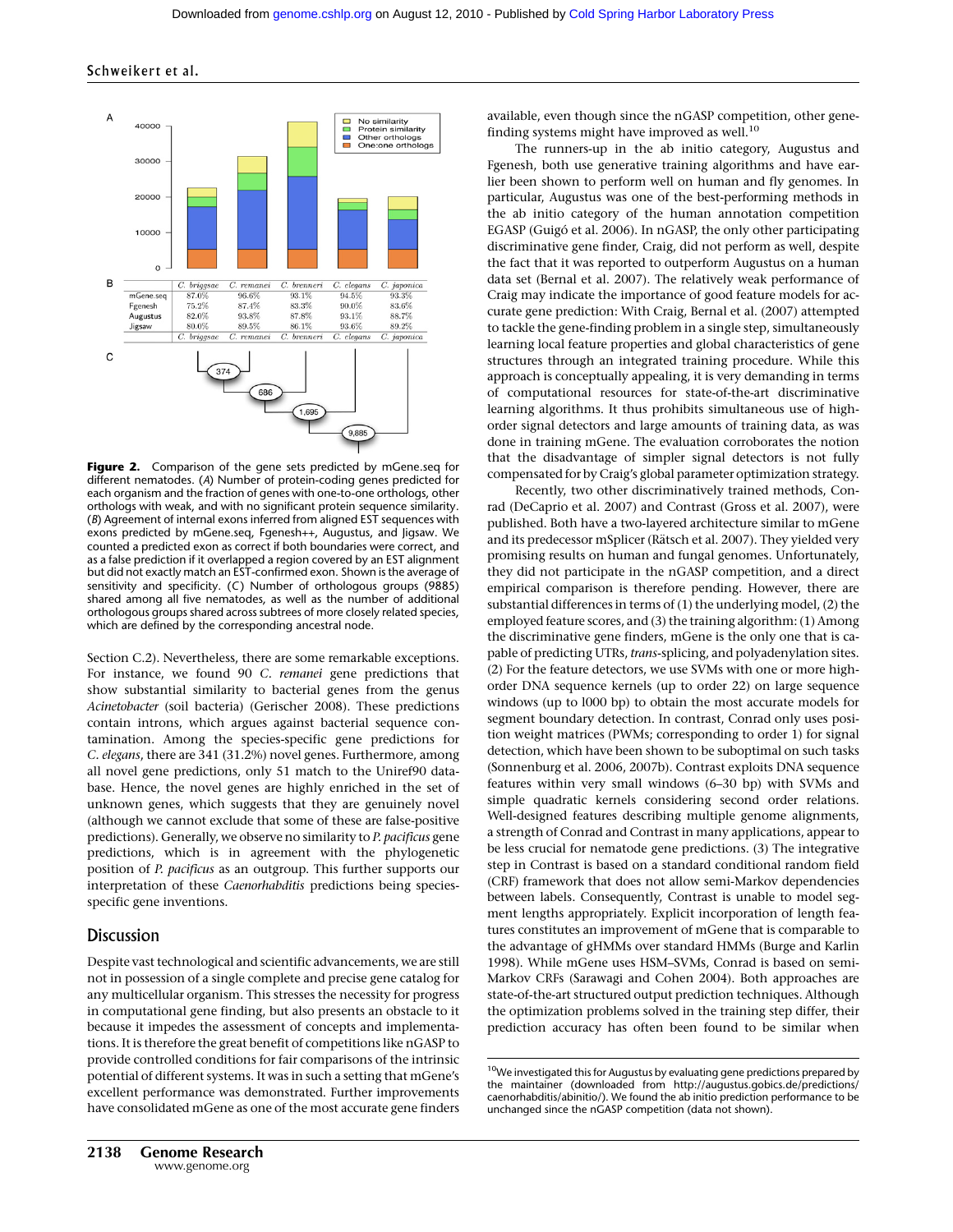compared with the same data, with the same underlying model (Keerthi and Sundararajan 2007). It remains to be investigated how the two learning techniques compare for gene finding when identical features are used.

Due to its discriminative framework and the two-layered architecture, mGene is a very flexible system. One advantage of this is that separate data sets can be used for training its individual parts (e.g., the signal detectors). In contrast to less modular systems, it can thus exploit the available data to a fuller extent. As another benefit, mGene's architecture readily allows the integration of additional information from diverse data sources. In the context of nGASP, we implemented first versions of mGene that utilize sequence conservation or known transcript sequences. Although mGene outperforms its competitors in both corresponding cate-

gories, these versions may not yet fully exhaust the potential of the input information sources: For instance, the more sophisticated features describing multiple alignments used in Contrast and Conrad may help to further improve mGene's performance. It also appears promising to include additional features such as epigenomic data or transcriptome reads from next-generation sequencing.

From a biological perspective, the nGASP competition serves as a case study of the value of sampling genomes across one genus. Whole-genome assemblies (coverage greater than or equal to sixfold) of five Caenorhabditis species were made available to nGASP participants. Our gene finder mGene, which was just trained on the reference species C. elegans, could exploit the conservation of genic DNA signals to accurately annotate the remaining genomes. This is remarkable if contrasted with the average protein sequence conservation, which is just 78% for the most distant species pair (C. briggsae and C. japonica). Consequently, mGene facilitates whole-genome annotation for related species, even though they diverged from their last common ancestor more than 100 Mya (Stein et al. 2003). In summary, several other comparative sequencing efforts (e.g., in flies and vertebrates) may benefit from using mGene as one of the primary gene-prediction tools.

To make mGene more widely available to the genome annotation community we have developed a webserver, mGene.web at http://mgene.org, which delivers the functionality to predict genes on small to moderately sized eukaryotic genomes using pretrained models for an increasing number of organisms (Schweikert et al. 2009). Additionally, one can easily train new models based on uploaded genomes and preliminary annotations. This webserver will also serve as a convenient platform for future advancements, such as the exploitation of additional sources of evidence, the prediction of alternative transcript variants, and the broader applicability of the system to larger genomes.

# Methods

We take a two-layer approach to gene finding (Rätsch et al. 2007). The first layer consists of independent SVM-based signal and content detectors (Sonnenburg et al. 2006, 2007a,b; Rätsch et al. 2007). In the second layer an HSM-SVM (Rätsch and Sonnenburg 2007) combines the scores of the individual detectors together with segment length information to form a valid gene prediction (cf. Fig. 3). We will first describe the ab initio algorithm mGene.init and subsequently outline the extensions for mGene.multi and mGene.seq.



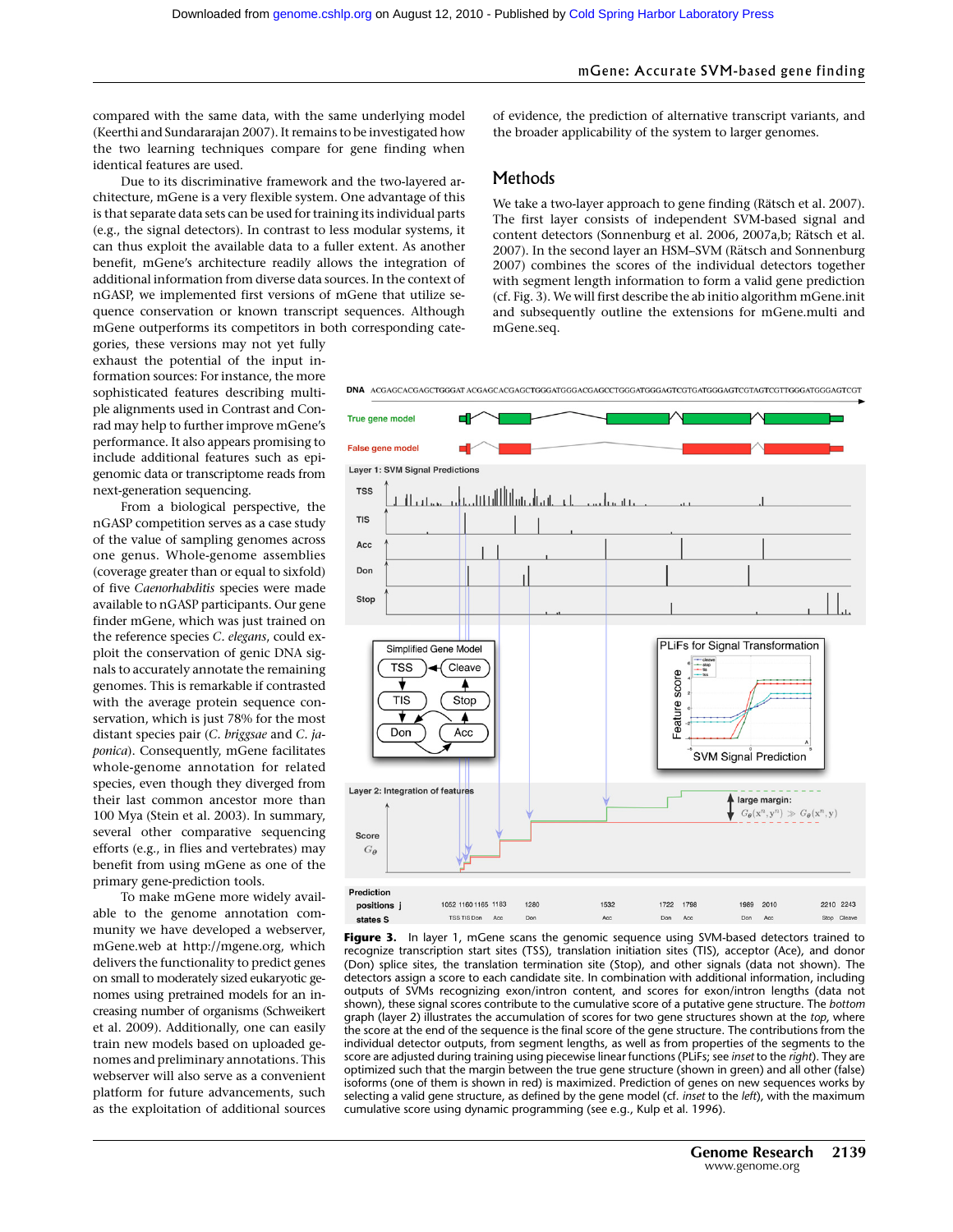#### Layer 1: Feature recognition

The core features of our algorithm fall into three distinct classes: sequence signals (at segment boundaries), sequence content (the sequence composition of a given segment), and the lengths of the individual segments. To recognize signals and segment types, we developed detectors that compute corresponding scores. Here, we utilize SVMs with string kernels (for review, see Ben-Hur et al. 2008), because they have been shown to perform with superior accuracy compared with generative methods (like phylogenetic generalized HMMs), for instance, for splice-site detection and TSS (Sonnenburg et al. 2006, 2007b). The real-valued scores that SVMs compute are nonprobabilistic, which makes it difficult to use them in a generative (and thus probabilistic) framework like gHMMs; however, corresponding requirements are absent from HSM–SVMs that we use instead of gHMMs for gene structure prediction. We devise eight signal detectors and eight content detectors. Each of them is treated as an independent binary classification task accomplished by an SVM.

#### SVMs and string kernels

SVMs learn to discriminate two classes by finding a large-margin separation (Ben-Hur et al. 2008). SVMs use task-specific similarity measures called kernels. In our case, the kernels compare pairs of sequences in terms of their matching substrings. We use three different types of string kernels, namely, the spectrum kernel (Leslie et al. 2002), the weighted degree (WD) kernel (Rätsch et al. 2006), and the WD kernel with shift (WDS kernel) (Rätsch et al. 2005). The spectrum kernel of order  $d$  counts all matching  $d$ -mers, irrespective of the position within the sequence; consequently, the SVM captures the typical sequence composition. The WD kernel considers matching  $k$ -mers for all lengths  $k$  from 1 up to  $d$ , but only if they occur at the same position in both sequences. SVMs with a WD kernel thus model precisely localized motifs. The WDS kernel allows for slightly displaced matches, yet they are downweighted relative to matches at the exact corresponding positions.

To train signal and content detectors and to predict with them, we use an efficient implementation of all three kernels (Sonnenburg et al. 2007a). It is publicly available in the Shogun machine learning toolbox (cf. http://shogun-toolbox.org) and enables large-scale applications.

#### Signal detectors

With signal detectors we detect specific sequence motifs that occur around segment boundaries including (1) acceptor and donor splice sites at the exon/intron boundaries, (2) translation start and stop sites at the boundaries between UTRs and coding regions, and (3) transcription start and cleavage sites between intergenic and genic segments. Moreover, we model polyadenylation consensus signals, which are characterized by a 6-mer similar to AATAAA around 20 nucleotides (nt) upstream of the cleavage site. For C. elegans and other nematodes, it is also important to model transsplicing events, which add a splice leader sequence to an independently transcribed pre-mRNA. While absent or fairly insignificant in most organisms, this process prevails in nematodes (e.g., 70% of pre-mRNAs in C. elegans) (Graber et al. 2007). By modeling trans-splicing events we intend to enhance the identification of gene starts in nematodes.

Each signal detector distinguishes between true signal sites and decoy sites. In the case of transcription start and cleavage sites, any position in the sequence is a possible candidate site. We therefore generate transcription start and cleavage-site predictions for each position in the genome. All other segment boundaries are characterized by certain compulsory consensus sequences, such as AG for acceptor splice sites. Consequently, training and prediction are restricted to such candidate sites.

In the case of the trans-splicing detector, we train a classifier that distinguishes cis-splicing from trans-splicing. Hence, for every consensus site AG, we compute two scores: acceptor scores and trans-acceptor scores. They are combined in the second layer in order to identify true cis-acceptor and trans-acceptor splice sites.

Since most signal motifs occur at specific positions relative to the segment boundary, we use WD kernels. As some of the signal motifs are highly variable, we use kernels up to order 22 to capture high-order dependencies (Sonnenburg et al. 2007b). We consider relatively long sequence windows around the targeted signals. For example, we use a window of length 141 nt for splice sites, while most other gene finders only consider 10–15 nt. Therefore, these signal detectors do not only recognize motifs in the close vicinity of the targeted signal site, but also more distantly located patterns like intronic or exonic splice enhancers or silencers. We have shown that this strategy leads to a considerable improvement for splice-site detection when using WD kernels (Sonnenburg et al. 2007b). For TSS, we have found that examining several distinct regions with different kernels significantly improved classification accuracy (Sonnenburg et al. 2006). Supplemental Table S9 provides details about the signal detectors, including the sequence regions considered and the combination of kernels used. Eventually each candidate position j for a signal S is furnished with the score from the appropriate detector,  $s_j^S$ . The score for locations without the required consensus for a given signal is set to  $-\infty$ , thus preventing its use in the second layer.

#### Content detectors

Content detectors are designed to recognize the typical sequence composition of the individual segments. For each of five content segment classes—intergenic, intercistronic, UTR, coding exon, and intron—we set up binary, one-against-the-rest classification problems. To avoid the influence of different length distributions of the segments on the discrimination, the negative examples are chosen such that their length distribution equals that of the positive sequences. We use spectrum kernels, since the position of a substring within a segment does not play an important role in this case. For each task, four SVMs are trained with spectrum kernels of order  $d = 3$  to  $d = 6$  (details in Supplemental Table S10). In addition, we use frame detectors, where the frequency of in-frame 3-mers and 6-mers is compared against coding exons with a shifted ORF. For a given candidate segment [j, j'] of length,  $j' - j + 1$ , we compute SVM scores  $s^C_{[j,j']}$  for each content detector  $C.$ 

#### Segment lengths

The third type of feature is segment lengths. We separately consider intergenic, intercistronic, 5' UTR exon, trans-exon (distance between TSS and trans-acceptor), single exon, coding exon (separately for first, middle, and last), 3' UTR exon, poly(A)-tail, and intron segments. The choice of the length-scoring function for a segment is determined by the recognized signals at the beginning and end of the segment and is defined in the state model (cf. the next section).

#### Layer 2: Gene structure prediction

We combine the individual features using the HSM–SVM approach, which is conceptually similar to generalized HMMs (Kulp et al. 1996), as they are both based on a state model with appropriate state transitions; yet, in contrast to generative approaches it is trained discriminatively. The method is described in more detail in Altun et al. (2003), Tsochantaridis et al. (2005), Rätsch and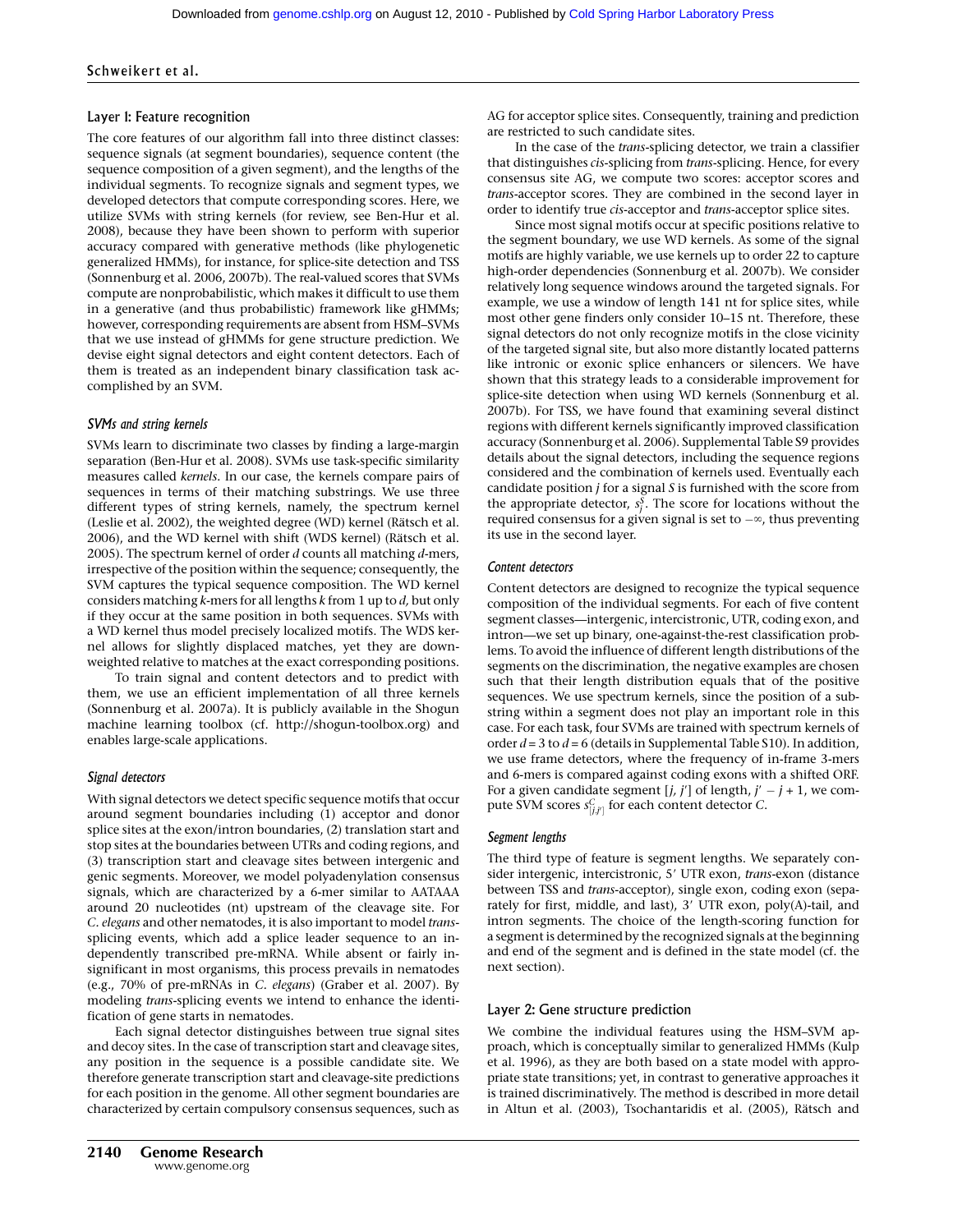Sonnenburg (2007), and Rätsch et al. (2007). Figure 3 (left inset) shows a simplified version of the state model used in this work (cf. Supplemental Section E.4 for the complete model). Here, states correspond to segment boundaries and are associated with signal features, while transitions between states are associated with whole segments. This model accounts for genes starting either with a transcription start or with a trans-splice site. We distinguish between SL1 and SL2 trans-splice states, where SL2 states only occur within operons (they need to be preceded by a gene end and are reached through an intercistronic transition). SL1 states, on the other hand, can mark the beginning of any gene, or they can also be preceded by a transcription start state. A poly(A) state can optionally—occur before the cleavage site. The model furthermore captures UTR splicing.

By applying a semi-Markovian framework, we are able to exploit higher-order content structure and length preferences. These types of features are linked to transitions.

Given a genomic DNA sequence x, we intend to compute a segmentation of it. Formally, such a segmentation y can be described by a sequence of segments  $(j, j', S, S', C)$  characterized by start and end positions  $j$  and  $j'$ , respectively, the types of the signals S and S' at these positions, and the class  $C$  of the segment. Each segment must begin exactly one position downstream from the end of the previous one; together, they need to cover x. Naturally, the signal at the beginning of any segment needs to be identical to that at the end of the preceding segment.

In the HSM–SVM framework, we turn the label sequence prediction task into a ranking problem: We learn a function  $G_{\theta}(x,y')$ , parameterized by  $\theta$ , which assigns a real-valued score to any pair of DNA x and label sequence y. The prediction for a sequence x is then given by the highest scoring segmentation,  $y = arg$  $max_{y'} G_{\theta}(x, y')$ , which can be efficiently computed by a dynamic programming-based decoding algorithm (see, e.g., Kulp et al. 1996).

#### Gene structure scoring function

The scoring function  $G_{\theta}(x, y)$  is a sum of contributions that arise from four different kinds of features at any position *j*: (1) scores  $s_j^S$ of signal detectors *S*, (2) scores  $s_{i,i|t|}^C$  of content detectors *C*, (3) lengths  $j'-j+1$  of segments types *C*, and (4) transitions between consecutive states  $(S, S')$ :

$$
G_{\theta}(\mathbf{x}, \mathbf{y}) = \sum_{(j,j',S,S',C) \in \mathbf{y}} t_{\theta}^{\text{sig},S} \left( s_j^S \right) + t_{\theta}^{\text{cont},C} \left( s_{[j,j']}^C \right) + t_{\theta}^{\text{len},S,S'} \left( j'-j+1 \right) + t_{\theta}^{\text{trans},S,S'} \tag{1}
$$

Please note that the scores  $s_j^S$  and  $s_{[j,j']}^c$  implicitly depend on x via the layer 1 signal predictions. The relative importance of the individual features (i.e., of scores, lengths, and transitions) is adjusted by the transformations  $t_{0}$ , each of which maps a given feature value to a corresponding score contribution. We will learn these transformations by optimizing their parameterization  $\theta$ . For the transitions, we have a special case: since  $t_{\theta}^{\text{trans},S,S'}$  for given states  $S$ ,  $S'$  does not depend on any additional parameter, the transitions can be represented by a state-by-state transition table trans. We model the three other transformations by piecewise linear functions (PLiFs) (Rätsch and Sonnenburg 2007; Rätsch et al. 2007), because they enable efficient training and at the same time are sufficiently expressive to take the relationships between the different features into account. For each PLiF, the supporting points are preselected on the training set according to the range and frequency of occurring feature values. The corresponding function values are learned during global training. Together with the transition table, they define the parameter vector  $\theta$ . For further details, see Supplemental Section E.5.

#### **Training**

For a set of labeled training examples  $\{(x^n, y^n)\}\$ ,  $n = 1, \ldots, N$ , the parameters  $\theta$  are tuned such that each true labeling  $y^n$  scores higher than all other possible labeling  $y \in \overline{Y}_n$  by a large margin, i.e.,  $G_{\theta}(\mathbf{x}^n, \mathbf{y}^n) \gg G_{\theta}(\mathbf{x}^n, \mathbf{y})$ . To find the optimal parameters  $\theta$ , the following optimization problem has to be solved (Tsochantaridis et al. 2004):

$$
\min_{\xi \in \mathbb{R}^N, \theta} \sum_{n=1}^N \xi_n + P(\theta) \tag{2}
$$

s.t. 
$$
G_{\theta}(\mathbf{x}^n, \mathbf{y}^n) - G_{\theta}(\mathbf{x}^n, \mathbf{y}) \ge \ell(\mathbf{y}^n, \mathbf{y}) - \xi^n
$$
  
\n $\xi^n \ge 0 \ \forall n = 1, ..., N, \mathbf{y} \in \overline{Y}_n$ 

where  $P$  is a suitable regularizer, the  $\xi$ 's are slack variables to implement a soft margin (Cortes and Vapnik 1995; Schölkopf and Smola 2002), and  $\ell(\cdot,\cdot)$  is a loss function measuring the difference between label and prediction (details about regularizer and loss are provided in Supplemental Sections E.6.1 and E.6.2).

While the number of constraints in (2) can be enormous, only a small fraction of them is active. Hence, working set methods can be applied in order to solve the problem (Tsochantaridis et al. 2005). The idea is to start with small sets of negative (i.e., false) labelings  $Y_n^k$  for every example *n* in iteration *k*. One obtains an intermediate solution  $\theta^k$  for the smaller problem and then identifies labeling  $y^{k+1} \in \overline{Y}_n$  that maximally violate the constraints, i.e.,  $y^{k+1}$  = arg max $y_{y \in \overline{Y}_n} G_{\theta^k}(x_n, y) + \ell(y_n, y)$ . The new constraint generated by the negative labeling is then added to the optimization problem  $Y_n^{k+1} = Y_n^k \cup \{y_{n+1}^{k+1}\}$ . The method described above is also known as the column generation method or cutting-plane algorithm and can be shown to converge to the optimal solution (Hettich and Kortanek 1993; Rätsch 2001; Tsochantaridis et al. 2005).

#### mGene.multi and mGene.seq: Incorporating additional features

We extended the method described above by including two additional sources of information: genome conservation from multiple genome alignments and prior knowledge in the form of EST or protein alignments. The resulting methods produced predictions submitted to nGASP category 2 and category 3, respectively.

With mGene.multi (dev) we implemented a first version that exploits multiple genome alignments as additional features. For each genomic position *j*, the corresponding column of the alignment was summarized as a discrete conservation score. This information was subsequently used in two different ways. First, we improved the signal detectors by combining the DNA sequence kernels with additional kernels that act on the corresponding conservation scores in the same windows. Appropriate kernels (linear and/or WD kernels) were chosen during model selection for the individual signals. Second, we designed additional conservation detectors with spectrum kernels that act on the conservation scores within a given segment. The types of conservation detectors are analogous to the content detectors, including one for intergenic, intercistronic, UTR, coding exonic, intronic regions, as well as for the three different reading frames (see Supplemental Sections E.I and E.2 for further details). Together, the improved signal features and the additional conservation features yielded a small performance improvement relative to mGene.init.

For mGene.seq we used EST, cDNA, and protein sequences to support our gene predictions. First, we aligned the sequences against the genome (cf. Supplemental Section E.3). Then, we modified the signal predictions prior to gene structure prediction, i.e., we boosted or suppressed signal predictions that agreed or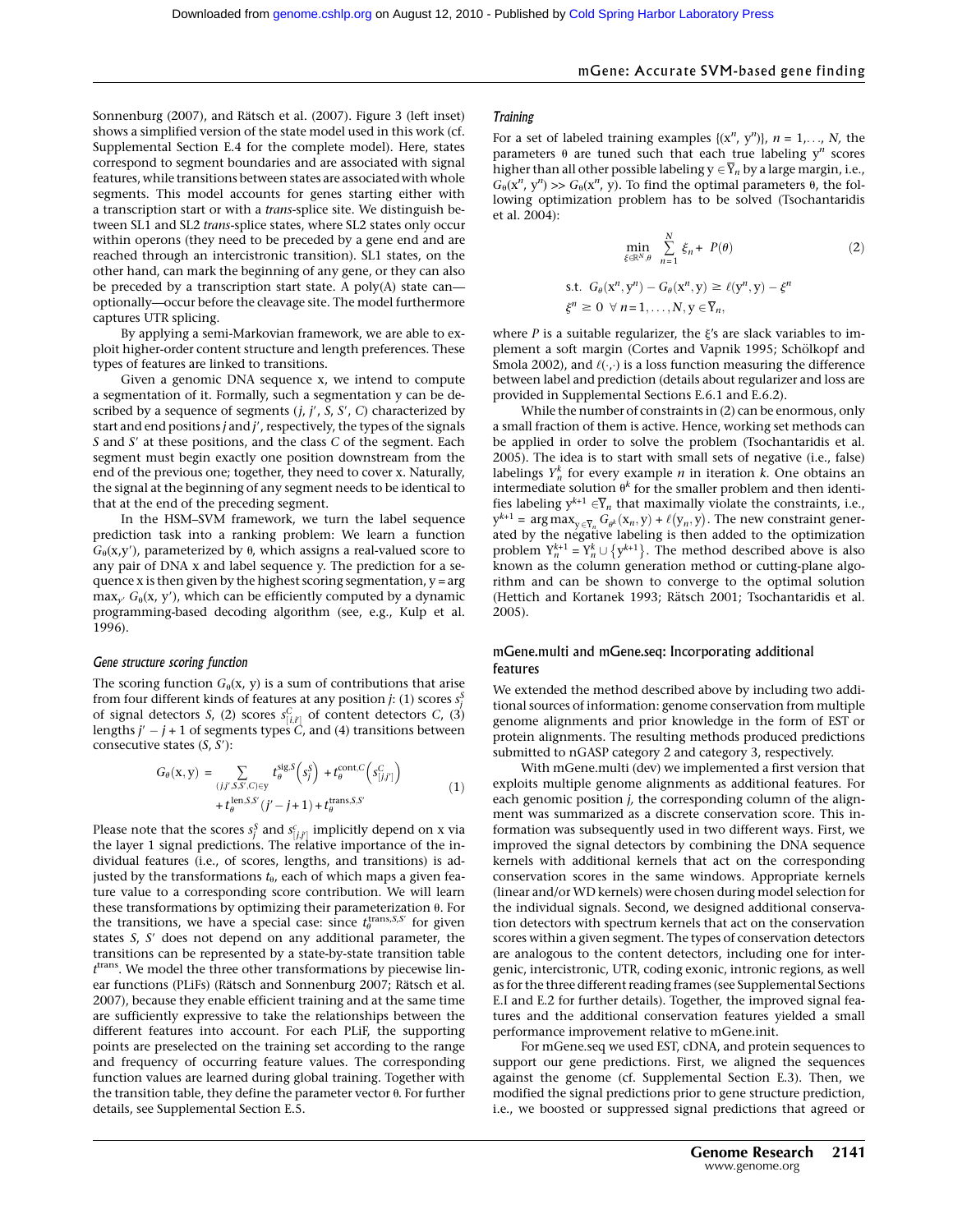conflicted, respectively, with the alignments (more details are given in the Supplemental Section E.3). Therefore, in contrast to mGene.multi (dev), one does not need to retrain mGene; only the prediction step has to be repeated.

Additional details on the experimental protocol used for the nGASP competition, as well as the procedure for genome-wide predictions on five nematodes can be found in the Supplemental Sections E.7 and E.9

#### Availability and resources

We provide two versions of mGene: To enable others to reproduce our results, the source code of the versions of mGene that have been used in this work are available on our website. These versions will be provided under an academic license and support will be limited to reproducing the published results. Additionally, we provide the source code of a mature version of mGene licensed under GPL version 3. It uses a more general model (without transsplicing and operon predictions) and allows training and prediction on eukaryotic genomes with command line tools. It will be fully supported (see Supplemental Section D). The same version is also available in the mGene.web webservice (Schweikert et al. 2009). Using this system, one may obtain a trained gene-finding model within 24 h: For instance, training signal and content sensors on the nGASP regions, as well as generating layer 1 predictions, takes 2–5 h per individual sensor and can be performed in parallel; the training of the integration step (layer 2) takes about 6 h (see Schweikert et al. 2009 for more details). Using this webserver, we have trained gene predictors for several other genomes including D. melanogaster and A. thaliana (a complete list is available at http://mgene.org/web/performance).

#### Prediction verification by RT-PCR and sequencing

To verify mGene's predictions, we sampled from predicted spliced genes that did not overlap with any gene from the WS180 annotation. Additionally, we examined a group of spliced annotated, but unconfirmed genes that did not overlap with any mGene prediction (see Supplemental Section F for further details on the target selection). For the selected genes, we designed primer pairs in the first and last coding exon, such that each product spanned at least one intron. Wild-type C. elegans mRNA was reverse transcribed, followed by touchdown PCR. Amplification products were analyzed by gel electrophoresis. All visible gel bands were eluted and sequenced from both sides. The resulting sequences were aligned to the genome using BLAT (Kent 2002) and the experiment was counted as a success if the sequence could be unambiguously mapped to the targeted gene (see Supplemental Section F for further details).

#### Domain content annotation of new genes

We annotated the protein sequences of the novel C. elegans gene predictions, which are not part of the current WormBase annotations, with InterPro domain predictions. All domain predictions are based on the InterPro collection of protein domain databases (release 16.2) (Hunter et al. 2008). Protein domain predictions were computed with the iprscan application (version 4.3.1) using default parameters (Zdobnov and Apweiler 2001).

#### Comparative analysis of the gene complement in five nematodes

We initially computed all pairwise BLAST matches with a score cutoff of  $\geq$ 50 bits (BLO-SUM62 matrix). These pairwise similarity relations served as input to Inparanoid (Remm et al. 2001), which computed all pairwise orthologous clusters for every species pair. We used the proteome of Escherichia coli as an outgroup in our Inparanoid analysis (all sequenced Caenorhabditis species were raised on E. coli cultures), thereby avoiding spurious grouping of potential sequence contaminants. We activated the bootstrapping function of Inparanoid to reject clusters of orthologs with weak support. Subsequently, we used Multiparanoid (Alexeyenko et al. 2006) to generate groups of orthologous genes for multiple species. All programs were run with default parameters if not stated otherwise.

# Acknowledgments

We gratefully acknowledge inspiring discussions with Bernhard Scholkopf, Klaus-Robert Müller, Ralf Sommer, Detlef Weigel, Andrei Lupas, Alan Zahler, Regina Bohnert, Bron Brejová, Tomás Vinar, Uwe Ohler, Koji Tsuda, Christina Leslie, Eleazar Eskin, Ivo Grosse, Anja Neuber, and Nora Toussaint. We thank Andre Noll and Sebastian Stark for their outstanding efforts to keep file systems and compute clusters always available. Additionally, we extend our thanks to Adrian Streit and Ralf Sommer for providing wild-type C. elegans. Furthermore, we greatly appreciate the help of James Taylor with Galaxy. We thank the nGASP team for organizing the competition and Tristan Fiedler and Sheldon McKay in particular for their help with data sets and predictions. Finally, we also thank The Genome Center at Washington University School of Medicine in St. Louis for providing sequence data for C. remanei, C. japonica, and C. brenneri, which can be obtained from http:// genome.wustl.edu/pub/organism/Invertebrates.

Author contributions: G.S., G.Z., A.Z., and G.R. developed the initial version of mGene, resulting in the submission to nGASP. G.S., J.B., and G.R. developed the full version of mGene. G.S. performed genome-wide predictions and evaluations. C.D. performed domain analyses of novel genes and comparison of gene prediction among nematodes. Furthermore, F.D.B. processed conservation information, P.P. provided initial code for detection of polyadenylation sites, C.S.O. provided code for processing gene models. L.H., A.B., and N.K. performed experimental validation. S.S. provided code for fast signal prediction. G.S., G.R., A.Z., C.D., and G.Z. wrote the manuscript. G.R., G.S., S.S., A.Z., and G.Z. conceptualized the project and G.R. obtained funding and initiated the project.

# References

- Alexeyenko A, Tamas I, Liu G, Sonnhammer EL. 2006. Automatic clustering of orthologs and inparalogs shared by multiple proteomes. Bioinformatics 22: e9-e15
- Allen JE, Majoros WH, Pertea M, Salzberg SL. 2006. JIGSAW, GeneZilla, and GlimmerHMM: Puzzling out the features of human genes in the encode regions. Genome Biol 7: S9. doi: 10.1186/gb-2006-7-sl–s9.
- Altun Y, Tsochantaridis I, Hofmann T. 2003. Hidden Markov support vector machines. Scientific Commons, St. Gallen, Switzerland.
- Ben-Hur A, Ong CS, Sonnenburg S, Scholköpf B, Rätsch G. 2008. Support vector machines and kernels for computational biology. PLoS Comput Biol 4: e1000173. doi: 10.1371/journal.pcbi.1000173.
- Bernal A, Crammer K, Hatzigeorgiou A, Pereira F. 2007. Global discriminative learning for higher-accuracy computational gene prediction. PLoS Comput Biol, 3: e54. doi: 10.1371/journal.pcbi.0030054.
- Brent MR. 2008. Steady progress and recent breakthroughs in the accuracy of automated genome annotation. Nat Rev Genet 9: 62–73.
- Brown RH, Gross SS, Brent MR. 2005. Begin at the beginning: Predicting genes with 5' UTRs. Genome Res  $15: 742-747$ .
- Burge CB, Karlin S. 1998. Finding the genes in genomic DNA. Curr Opin Struct Biol 8: 346–354.
- The C. elegans Sequencing Consortium. 1998. Genome sequence of the nematode C. elegans: A platform for investigating biology. Science 282: 2012–2018.